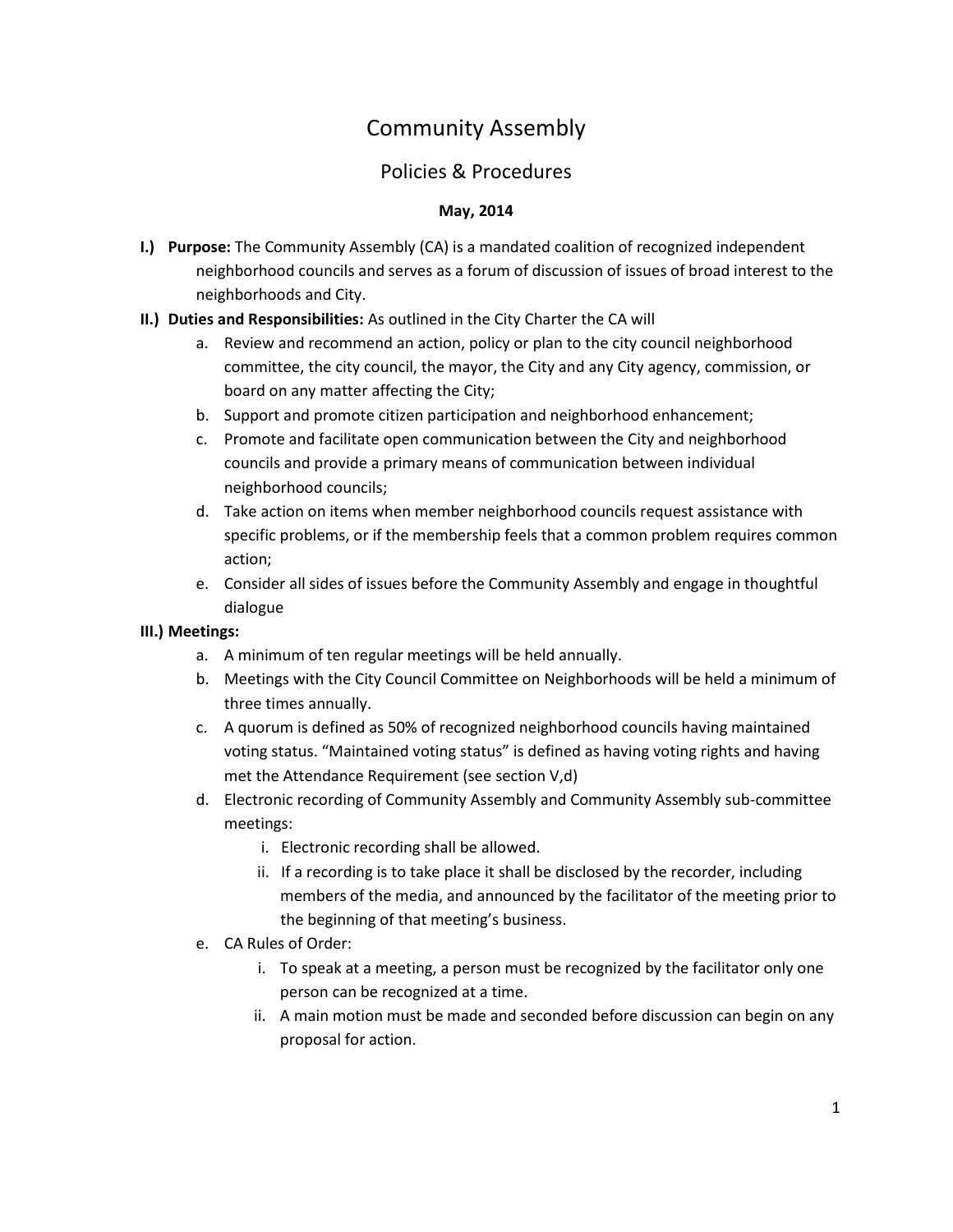- iii. Only three things can happen to a main motion: It may be amended, tabled, or either adopted or rejected.
	- 1. An amendment can be debated, amended itself, and finally adopted or rejected by a majority vote. If it is rejected, the debate returns to the main motion.
	- 2. A motion to table requires a majority vote. If a main motion is tabled, it cannot be brought up again at that meeting.
	- 3. The main motion (as amended) can be adopted, or rejected by a majority. Once the main motion has been voted upon, there can be no further discussion of it.
- iv. After sufficient debate has taken place on an amendment or a main motion, anyone can "call the question" –i.e. move to end debate and proceed immediately to a vote. This can be done either informally or formally.
	- 1. If the question is called informally, the facilitator asks if everyone is ready to vote. If there is no objection, an immediate vote is taken, with no debate allowed.
	- 2. If someone objects to ending the debate, an immediate vote with no discussion allowed is taken. If two-thirds wish to end the debate, then no more discussion is allowed. If less than two-thirds vote to end debate, then discussion continues until someone else calls the question.
- v. A motion to adjourn a meeting can be made at any time. There is an immediate vote, with no debate allowed. If a majority wishes to adjourn, then the meeting is adjourned. If less than a majority wish to adjourn, then the meeting continues.
- vi. All other questions regarding the running of the meeting shall be decided by the facilitator on the basis of common sense. If someone tries to speak out of turn or disrupt the meeting in any way, the facilitator can rule that person out of order. If anyone objects to any decision by the facilitator, that person can challenge the ruling of the facilitator. When this occurs, each voting participant, including the facilitator, can speak to the challenge once and for only one minute. Then debate is ended and a vote is taken immediately to either uphold or reject the decision of the facilitator. If the majority upholds the ruling of the facilitator, then the meeting proceeds. If the majority votes to reject the ruling of the facilitator, then the facilitator must announce a different decision, which can also be challenged if it is not acceptable.
- f. Meeting timetable Protocol:
	- i. When a presenter has one minute left in the time allotted the facilitator will raise a yellow pennant and indicate a verbal notice.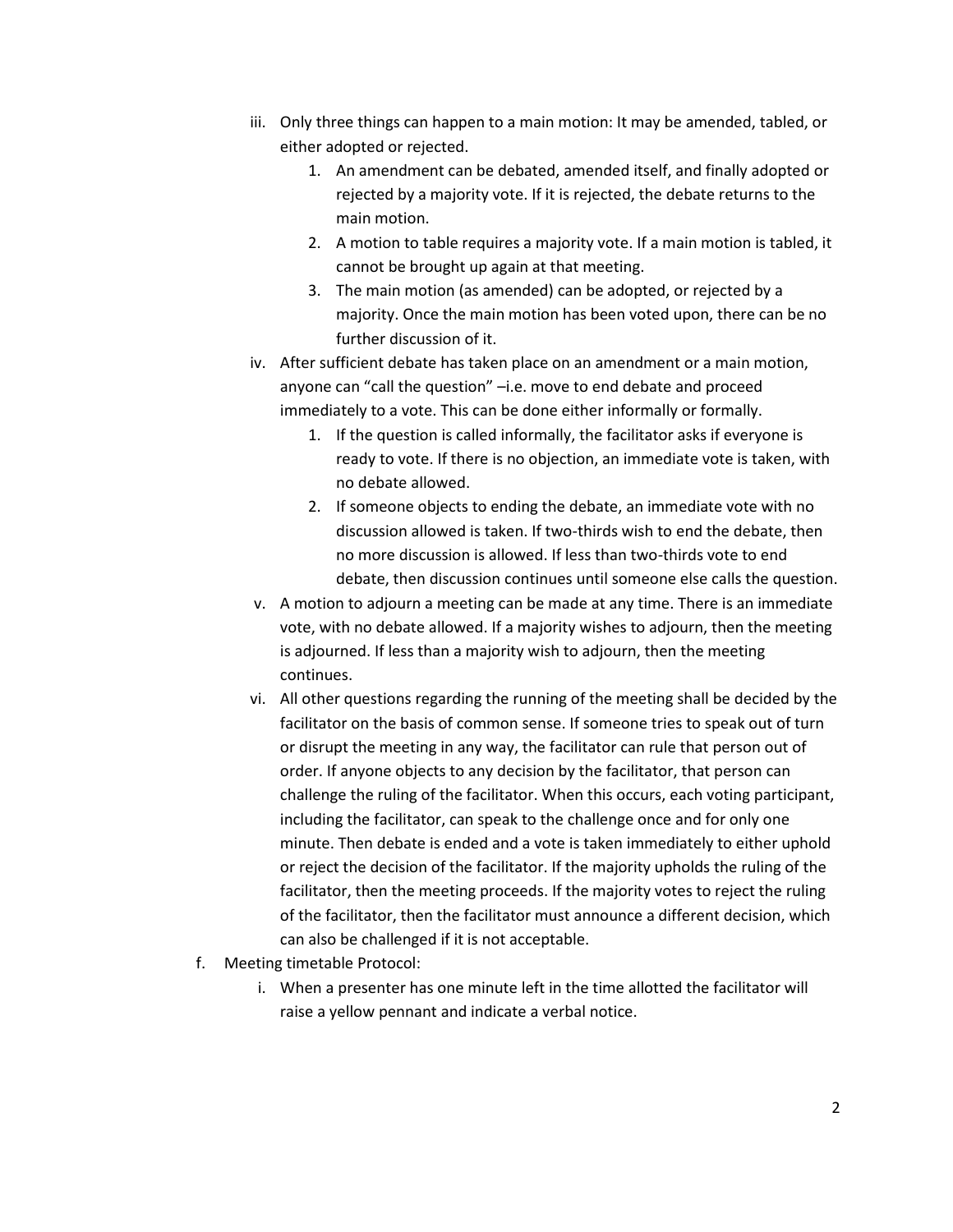- 1. Should any Neighborhood Representative wish to extend the time of the presentation or comment/question period they may make a motion to extend the time by 5 minutes.
- 2. An immediate call will be made for a show of hands in support of the extension of time. If a majority of 50% plus 1 is presented the time will be reset by the amount of time requested.
- 3. Extensions will be limited to (2) two or until a request fails to show a majority approval. After (2) two extensions, 1) if a motion is on the table, the facilitator will call for a vote on the open motion to either a) approve or not approve, or b) to table the discussion; 2) if there is no motion on the table, a request may be made to either (1) reschedule presenter to a later meeting, or (2) ask presenter to stay and finish at the end of the agenda.
- ii. When the allotted time has expired, a red pennant and verbal notice will be issued.
- g. An independent facilitator shall preside at CA meetings.
	- i. In the absence of an independent facilitator, ONS may temporarily act as the facilitator.

#### **IV.) Membership:**

- a. Membership of the Community Assembly is available to neighborhoods recognized under Article VIII, Section 73 of the City Charter.
- b. Each neighborhood council will have on designated CA representative at the table and an assigned alternate to operate in the absence of the representative.
- c. Each neighborhood council must submit in writing or by email, the names of their designated CA representative and assigned alternate to the Office of Neighborhood Services as changes occur.
- d. Each neighborhood council has one vote
- e. A designated CA representative or assigned alternate may only vote on behalf of one neighborhood at a CA meeting

#### **V.) Attendance Requirement:**

- a. Attendance is required for designated CA representatives or an assigned alternate at regular meeting of the CA in order for a neighborhood to have maintained voting status.
- b. Attendance is defined by the designated CA representative or an assigned alternate's presence for the duration of the legislative agenda as set for the CA meeting's agenda.
- c. Absence of a neighborhood's designated representative or assigned alternate at any regular meeting of the CA will be followed with notification by the CA Administrative Committee to the executive committee of the absent neighborhood council.
- d. For quorum and voting calculations, two consecutive absences will cause a neighborhood to lose the status of having maintained voting status. Maintained voting status will be reinstated at the next regular CA meeting attended.
- e. Absent neighborhood councils will be noted in the CA minutes.

# **VI.) Community Assembly Committees:**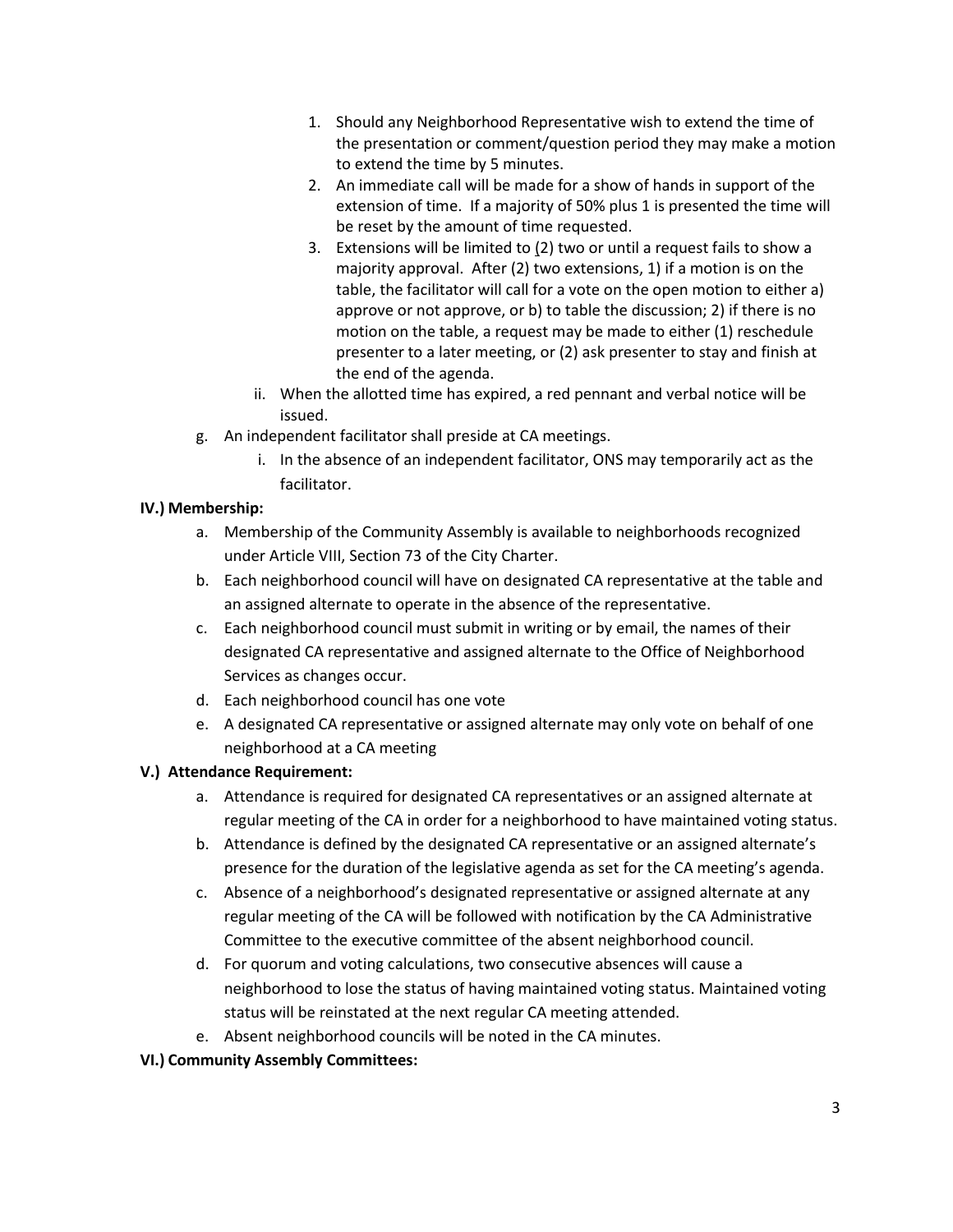- a. Committee Function: The function of CA committees shall be to research and report their findings and to propose recommendations to the CA for appropriate action.
- b. Committee Formation:
	- i. All committees must have a minimum of three (3) assigned CA representatives or designated alternates from separate neighborhood councils in order to be formed.
	- ii. When a committee is established by the CA one of the forming representatives will be appointed interim chairperson by the CA.
- c. Types of Committees:
	- i. Standing committees are committees established for ongoing work to address citywide neighborhood issues.
	- ii. Ad Hoc committees/sub committees are committees established under standing committees or as termed committees by the CA to address specific issues if they do not fit within the purpose of any standing committee.
	- iii. Other committees: The CA Administrative Committee's purpose and procedures are outlined specifically in the CA Policies and Procedures under Section VII Administrative Committee.
- d. Committee Membership:
	- i. Committees shall maintain a minimum of three members who are members of separate neighborhood councils with maintained voting status on the Community Assembly.
	- ii. Membership of committees shall be open to all interested citizens and representatives of agencies, businesses, government, institutions and property owners, in addition to CA representatives and alternates.
- e. Officers:
	- i. Each committee will have a minimum of two (2) elected officers. These officers will be a chairperson and secretary.
	- ii. Officers will be elected at the first meeting of the Committee and as determined by the committee thereafter.
	- iii. A minimum of one officer on each CA committee must be a member of a neighborhood council with maintained voting status on the CA.
- f. Voting:
	- i. Each committee will determine their voting model and what constitutes a voting member.
- g. Reports:
	- i. Each active committee will present a report to the CA on a quarterly basis or more often if requested by the CA.
- h. Standing Committee Addendum: All committees designated as standing committees will complete a standing committee addendum to be a part of the CA Policies and Procedures in which their purpose statement containing their directive by the CA and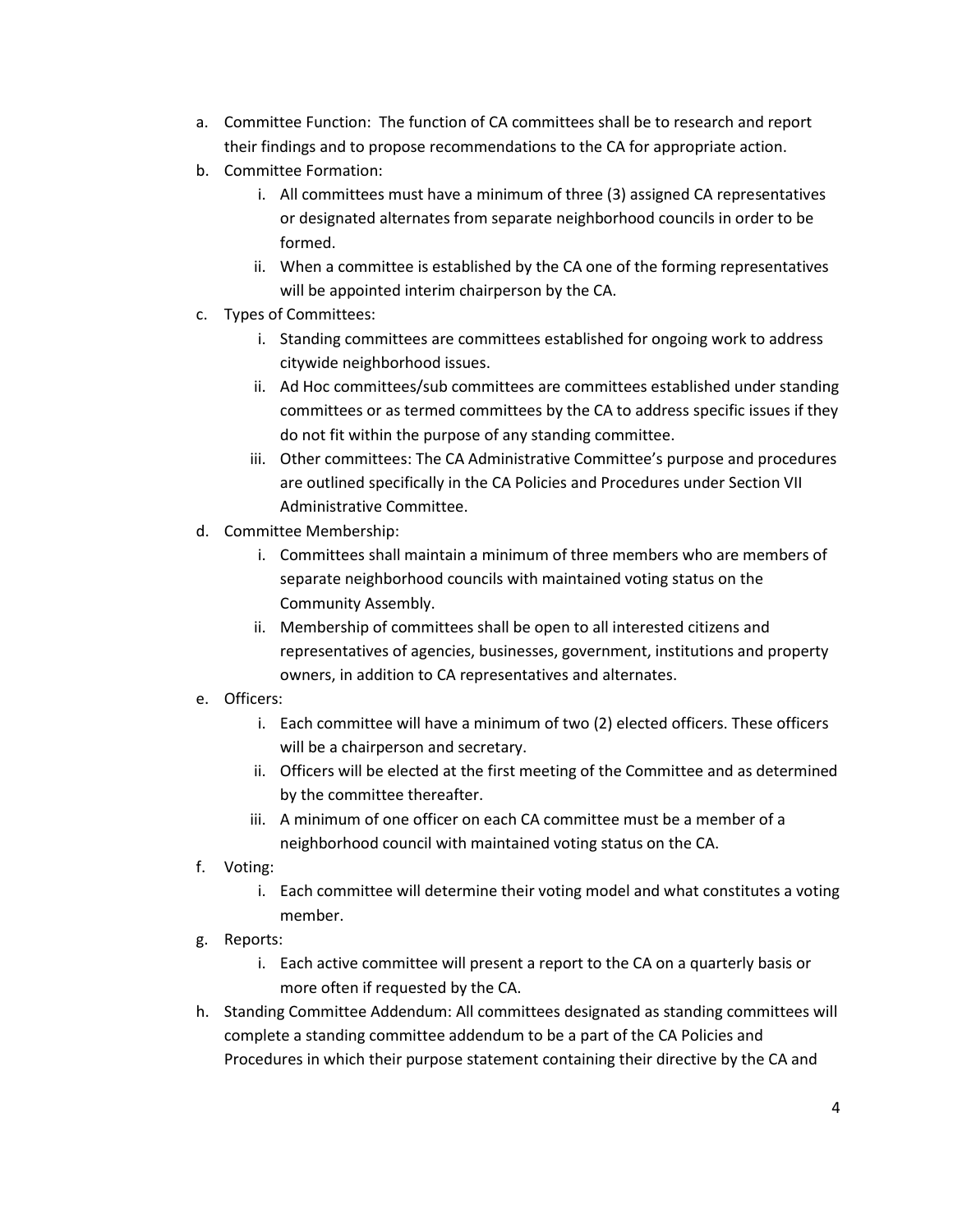operating procedures will be set forth. The addendum will be kept up to date by the committee.

# **VII.) Administrative Committee:**

- a. Nominations and Elections:
	- i. Nominating Election Time Frame:
		- 1. First month September form Nominating Committee
		- 2. Second month October bring back a qualified pool of potential candidates
		- 3. Third month November vote by CA for Administrative Committee **Members**
	- ii. Nominating Committee Membership:
		- 1. A minimum of three (3) CA representatives and/or alternates from different neighborhoods
		- 2. Representatives and/or alternates are not eligible to be nominated for the Administrative Committee while serving on the Nominating Committee
	- iii. Assumption of Duties
		- 1. The newly elected Administrative Committee Members will assume office and duties immediately upon election
- b. Qualifications: members of the CA Administrative Committee must
	- i. Be currently serving as a designated CA representative or assigned alternate with maintained voting status
	- ii. Have attended six (6) regular CA meetings within the last 2 years
	- iii. Agree to commitment when contacted by a Nominating Committee Member
	- iv. Be the only designated CA representative or assigned alternate from a neighborhood council serving on the Administrative Committee
- c. Term Limits:
	- i. A maximum of three (3) consecutive one year terms
	- ii. A one year break in service from the Administrative committee will allow qualified candidates to be nominated
- d. Positions: There shall be five positions for a term of one year. An individual may serve only two terms in one position.
	- i. Chairperson: Contact person, spokesperson and signatory for the CA
	- ii. Vice Chairperson: operates in the absence of the chairperson
	- iii. Recorder: records and keeps attendance for administrative committee meetings
	- iv. Two (2) members at large
- e. Duties: The Administrative Committee shall
	- i. Set CA meeting agendas
	- ii. Sign CA communications
	- iii. Notify neighborhood council executive committees of the absences of a CA representative or assigned alternate at regular CA meetings. (see section V, c)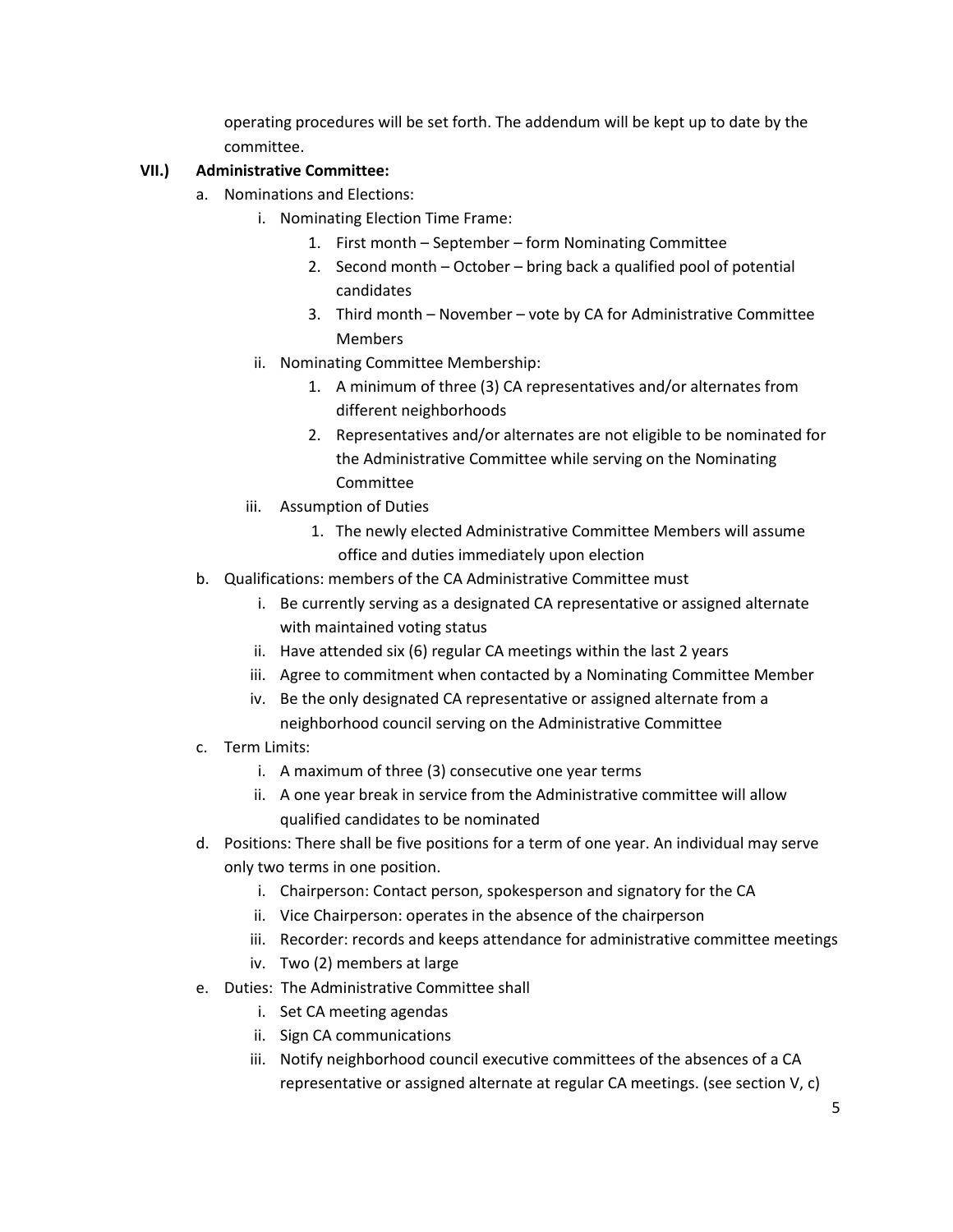- f. Electronic Voting Authority Granted: In the time between an Admin Committee meeting and the next scheduled CA meeting, the Admin Committee may adjust the draft agenda through an email vote.
- g. Replacement and Removal of Committee members
	- i. Replacement
		- 1. In the case of a vacancy on the Administrative Committee, the CA will elect a replacement at the earliest convenience from a qualified pool of candidates (see section VII, b)
		- 2. If the vacated position is the chairperson of the Administrative Committee, the vice chairperson will assume the chairperson's position and a replacement vice chairperson will be appointed by the Administrative Committee.
	- ii. Removal
		- 1. Automatic: Removal is automatic if a member of the Administrative Committee ceases to be a member of their recognized neighborhood council.
		- 2. Other:
			- a. A petition signed by at least one-third of the CA representatives or assigned alternates of neighborhood councils with maintained voting status may bring the removal of an administrative committee member to a vote of the CA.
			- b. The vote is to be taken at the following regular CA meeting and requires a simple majority based on the total number of neighborhood councils with maintained voting status.
			- c. Notice will be given to the Administrative Committee member at least 15 days prior to the CA meeting at which the petition will be coming to a vote.

# **VIII.) Representing the Community Assembly:**

- a. CA Logo:
	- i. The Community Assembly logo is only to be used under the following circumstances:
		- 1. by the chair of the Administrative Committee for official CA business;
		- 2. by a vote of the CA designating its use; or
		- 3. by ONS, on behalf of the CA, for official CA communications and publications.
		- 4. by CA committee chairs & secretaries for CA committee minutes & agendas
	- ii. Use of the logo by an individual is not allowed without permission of the CA membership or Administrative Committee.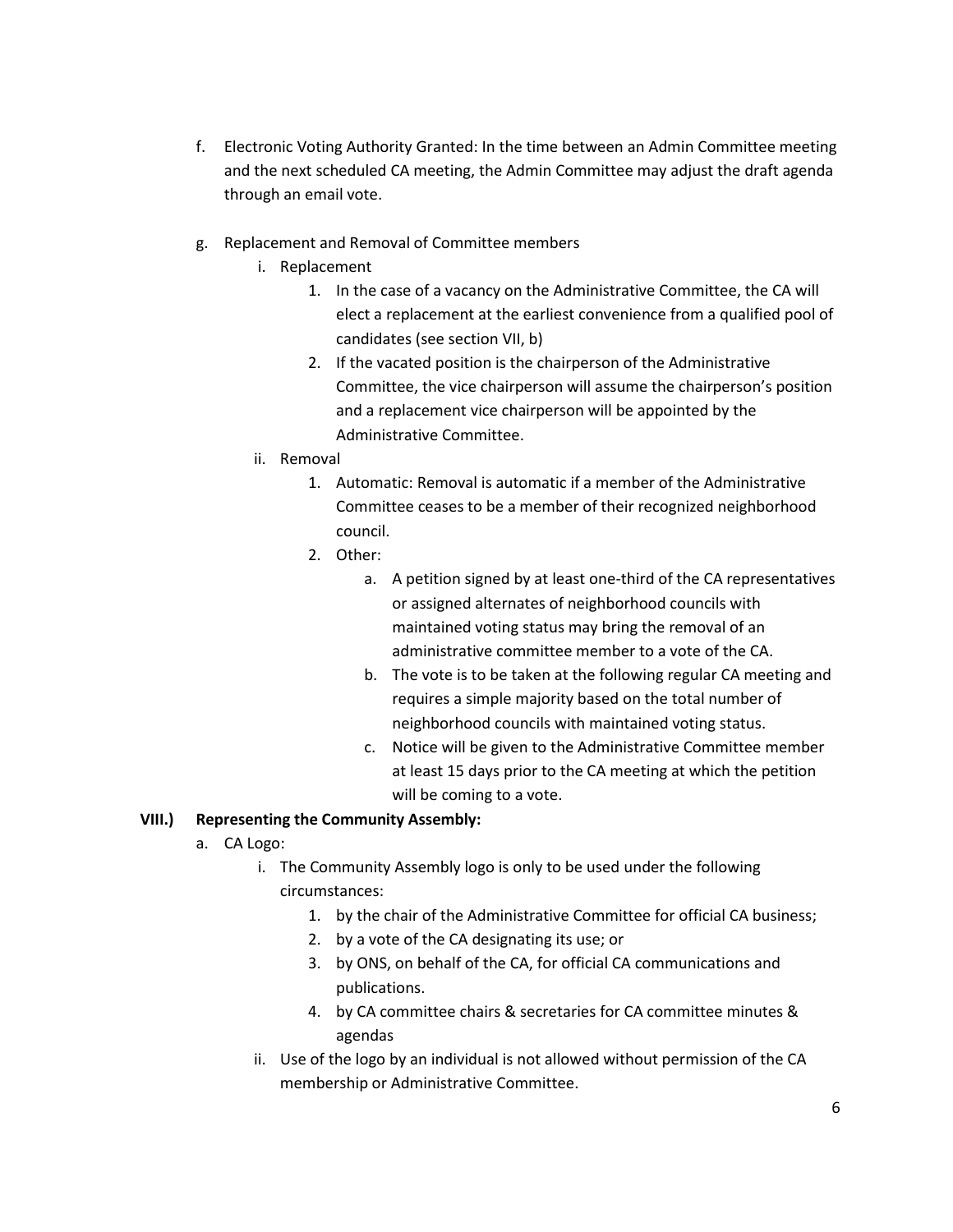- iii. Committee proposals not yet approved by the CA may use the logo accompanied by a "DRAFT" watermark on the document.
- b. CA Placeholder: The Community Assembly placeholder shall be used for reports and statements that have received majority approval of the CA.
	- i. Any committee/group of neighborhoods preparing a position paper on behalf of the CA, will request the Administrative Committee for time on the CA agenda to present to the body for feedback and majority approval of their presentation and presenter at a regularly scheduled CA meeting.
	- ii. Exception: In time sensitive issues, the Administrative Committee may approve a report by four (4) affirmative votes. In this instance, the report will not be considered to be representative of the entire CA. This action will be reported at the next CA meeting.
- **IX.) Boundary Changes:** The affected neighborhoods shall reach a mutually agreeable resolution to any proposed boundary change(s). When agreement between the respective neighborhoods cannot be reached, no recommendation shall be presented from the CA.
- **X.) Grievances:** The grievance process is adopted to provide accountability of the Community Assembly and its members to the community we work to represent.
	- a. Grievances may only address violations of the Community Assembly Policies & Procedures or CA Rules of Order by the CA or its members.
	- b. Grievances must be submitted in writing to the Administrative Committee and the Office of Neighborhood Services & Code Enforcement and must include the following information:
		- i. Name, address, email and phone number for the individual or organization submitting the grievance
		- ii. Description of the violation with specific citation of Community Assembly Policies & Procedures and/or CA rules of Order
		- iii. A proposed remedy or solution
	- c. After a grievance is received the Administrative Committee will set time on the next CA agenda to form a grievance committee.
	- d. A grievance committee is responsible for the consideration and recommendation of remedy for all grievances to the CA.
		- i. The following individuals will make up the grievance committee:
			- 1. One member of the CA administrative committee (this member will serve as the grievance committee chairperson)
			- 2. One CA representative/alternate having maintained voting status from each city council district
			- 3. One neighborhood council chairperson
		- ii. Grievance committee members will be appointed and confirmed by a CA vote at the regular meeting immediately following submission of each grievance.